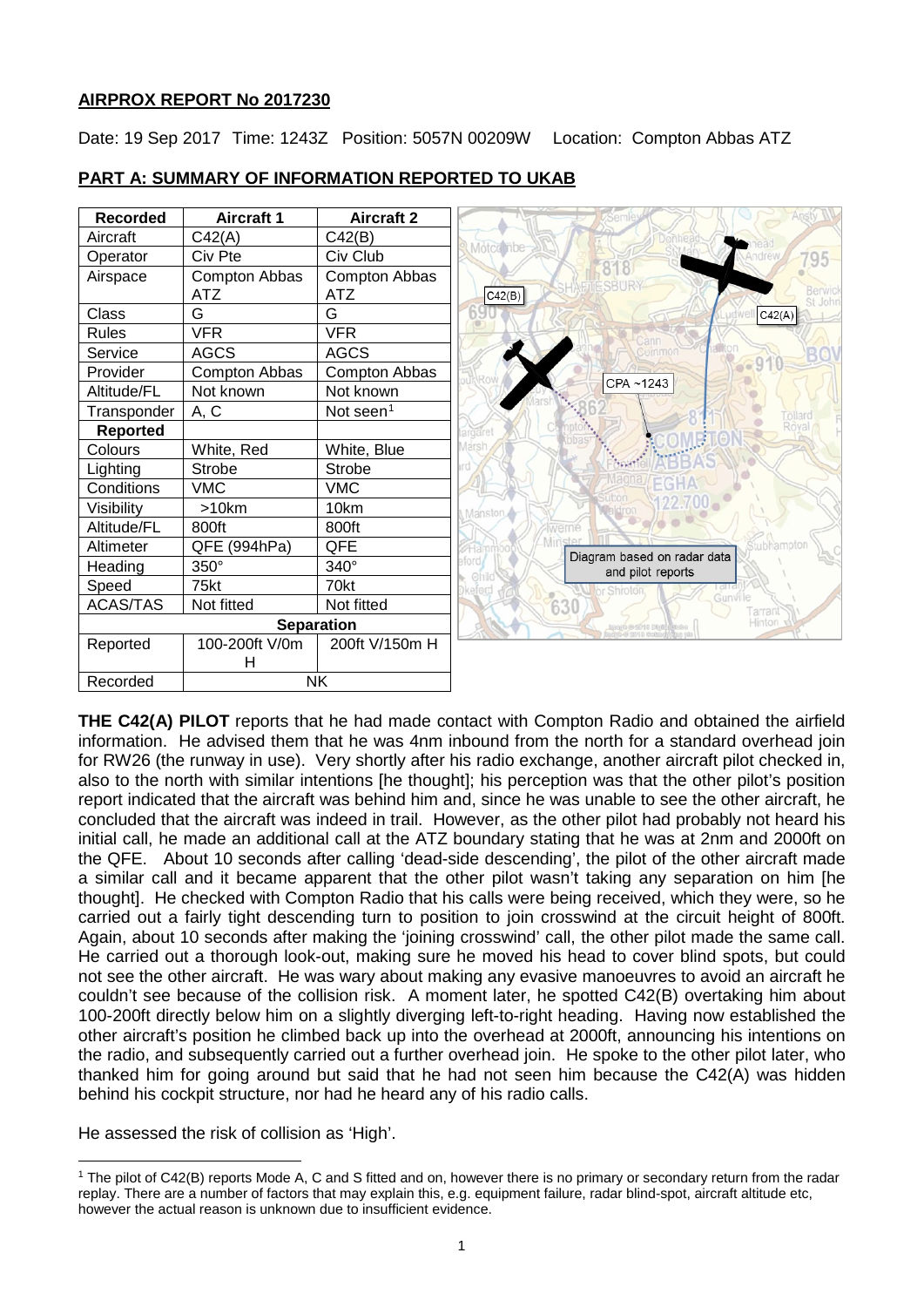**THE C42(B) PILOT** reports that he was inbound to Compton Abbas from the north at about 2000ft QNH, about 1200ft QFE. He called Compton Abbas about 4nm NW of the airfield and advised that he intended to join deadside for RW26RH microlight circuit. He altered his course onto a SE heading about 1nm abeam the west end of the RW. He did not hear any aircraft calling inbound or deadsidedescending after making his initial radio call, he also did not see any aircraft from his position. At about 0.5nm south of the airfield he turned onto a NNW heading, he still had not heard or seen any other aircraft on the deadside. He called Compton to advise that he was descending-deadside, RW26RH, microlight circuit. As he descended and approached 800ft on the deadside, heading NNW towards the RW08 numbers less than 0.25nm south, he first saw the visiting C42(A) in his 2 o'clock. The C42(A) was tracking parallel with the runway on the deadside, in a westerly direction, close to the edge of the wood on the south side of the runway. The C42(A) was higher than his aircraft, about 900ft, and the distance between the aircraft was about 100m. As soon as he saw the C42(A), he continued on his northerly heading and increased his rate of descent to 500ft, which is the GA poorweather circuit height: he remained in the microlight circuit pattern. He advised that he was joining crosswind, continued in the microlight circuit at 500ft, and called downwind, base and final. He did not hear any other aircraft in the circuit. After landing, he advised the Operations Director, who was also the Air/Ground Operator, of the events. She informed him that nobody recalled hearing any radio calls from the C42(A) pilot relating to the C42(A)'s position on the deadside. He spoke to the C42(A) pilot and informed him he had first seen him in his 2 o'clock but had not heard him call deadside-descending or joining crosswind. The C42(A) pilot told him that some of his radio transmissions had not been answered and maybe the C42(A)'s radio was operating intermittently. He thanked the C42(A) pilot for re-establishing his deadside join.

He assessed the risk of collision as 'Low'.

**THE AGCS OPERATOR** reports that she liaised with the C42(B) pilot after his landing. They agreed that the C42(B) pilot would talk to the C42(A) pilot, in order to 'educate' him on the standing joining procedures at Compton Abbas, and on the Standard Overhead Join, as per the NOTAM. Given the C42(B) pilots position as Flight Instructor and his recent extensive work on an internal safety audit on the Compton Abbas circuit patterns and procedures, she deemed this a suitable measure. Her only recollection and points of note are that the visiting C42(A) pilot's join was abnormal and did not follow the standard overhead join that Compton Abbas require [UKAB note: in fact the radar recordings show that C42(A) pilot does seem to have followed the required overhead join track]. She can confirm that she observed the C42(A) take a track at around 800-1000ft above aerodrome level, just south of the runway, heading from east to west. She also opined that the radio work from the visiting C42(A) was minimal and also non-standard.

> E) ALL JOINING AIRCRAFT TO JOIN OVERHEAD OR DEADSIDE. WET AIRFIELD CONDITIONS. PLEASE USE MINIMUM BRAKING, SLOW TAXI SPEEDS AND LARGE RADIUS TURNS.

> > Figure 1: EGHA NOTAM

### **Factual Background**

The weather at Yeovilton was recorded as follows:

METAR EGDY 191150Z 25005KT 9999 FEW030 17/09 Q1022 BLU NOSIG METAR EGDY 191250Z 25005KT 9999 FEW045 17/09 Q1022 BLU NOSIG

#### **Analysis and Investigation**

**UKAB Secretariat**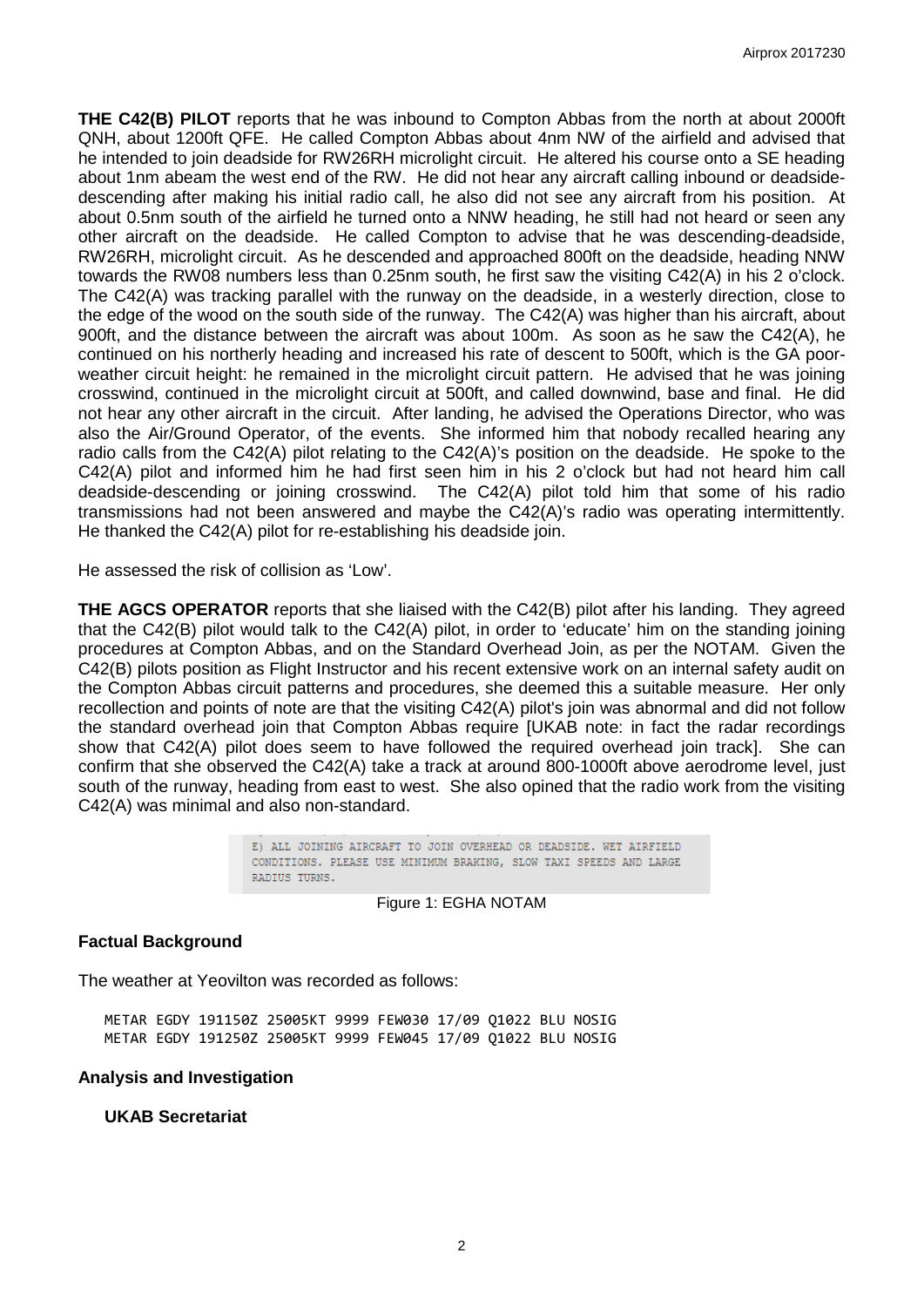The C42(A) and C42(B) pilots shared an equal responsibility for collision avoidance and not to operate in such proximity to other aircraft as to create a collision hazard<sup>[2](#page-2-0)</sup>. An aircraft operated on or in the vicinity of an aerodrome shall conform with or avoid the pattern of traffic formed by other aircraft in operation<sup>[3](#page-2-1)</sup>.

The radar replay shows C42(A), which can be identified from Mode 'S', joining from the north (figure 2). As the aircraft descends on the deadside the aircraft disappears from radar and doesn't reappear until after CPA, when the C42(A) climbs back into the overhead (figure 3).

C42(B) cannot be seen at any time on the radar replay, probably due to the fact that it was initially reported being at about 2000ft QNH (about 1200ft QFE) and subsequently descending, so therefore likely below radar coverage.



1241:49



Figure 2: C42(A) deadside descending Figure 3: C42(A) climbing into the overhead<br>1241:49<br>1244:25

l

<span id="page-2-0"></span><sup>2</sup> SERA.3205 Proximity.

<span id="page-2-1"></span><sup>&</sup>lt;sup>3</sup> SERA.3225 Operation on and in the Vicinity of an Aerodrome.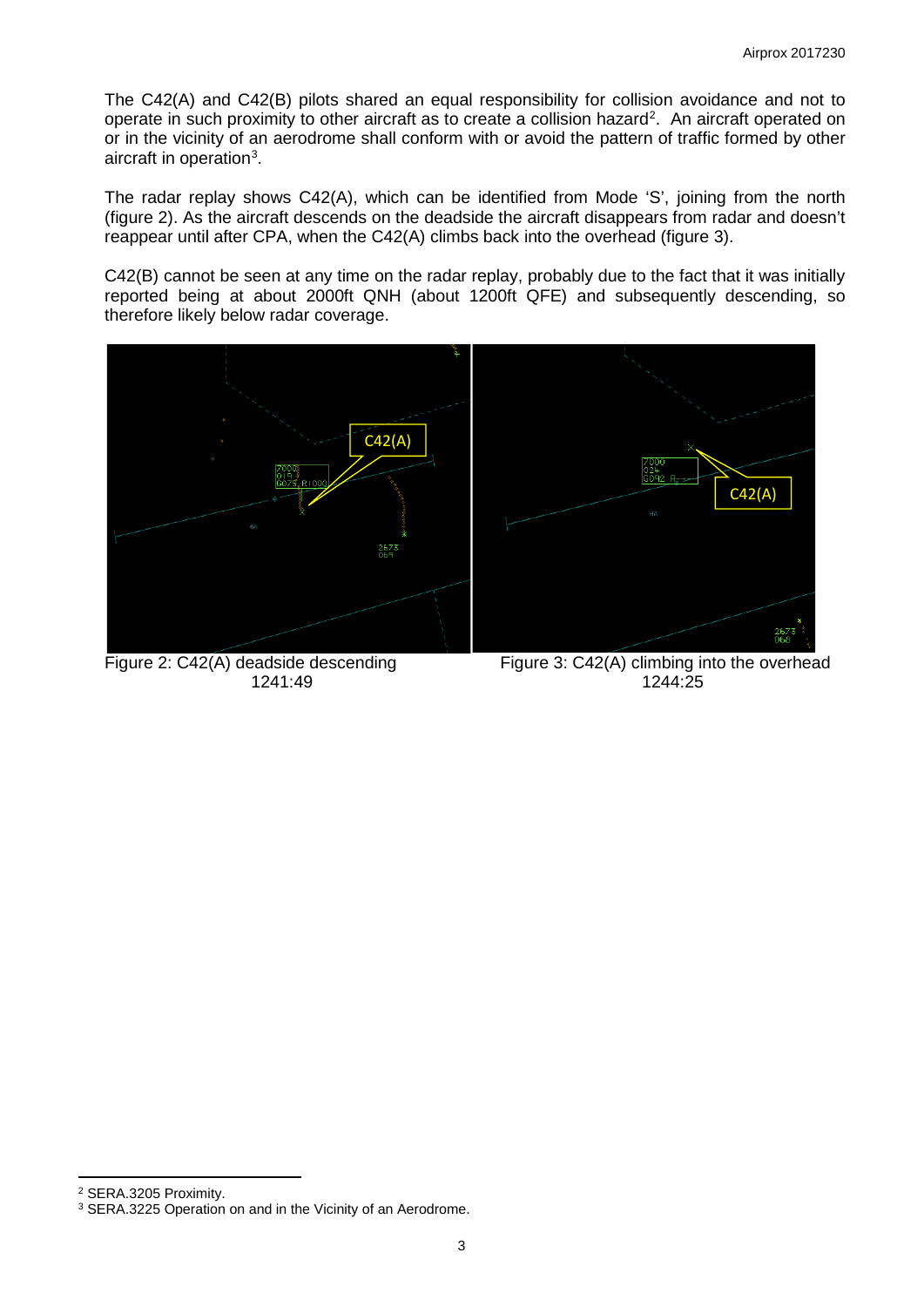

Figure 4: UKAIP entry for Compton Abbas

# **Summary**

An Airprox was reported when a C42(A) and a C42(B) flew into proximity at approximately 1243 on Tuesday 19<sup>th</sup> September 2017. Both pilots were operating under VFR in VMC, both pilots in receipt of an Air/Ground Service from Compton Abbas.

# **PART B: SUMMARY OF THE BOARD'S DISCUSSIONS**

Information available consisted of reports from the pilots of both aircraft, transcripts of the relevant RT frequencies, radar photographs/video recordings and reports from the Air/Ground operator involved.

The Board began by looking at the actions of the C42(A) pilot. The Board agreed that the radar reply indicated that the C42(A) pilot had carried out a standard overhead join. They also agreed that the C42(A) pilot had misunderstood the position and joining intentions of C42(B), believing that it was following him, when in fact it was actually conducting an entirely different join procedure from the NW to descend deadside rather than a standard overhead join. This had resulted in the mistaken mental model that the C42(B) pilot would be visual with him, and that he would be ahead of C42(B) when he flew crosswind for the visual circuit. It was only as the C42(A) pilot descended deadside that he unexpectedly saw the C42(B) below him and, now probably confused, he sensibly climbed into the overhead to reposition and increase separation. Noting that the C42(B) pilot and A/G operator reported that they did not think they had heard all of the C42(A) pilot's transmissions, the Board urged the C42 pilot to have his radio checked for any intermittent faults.

The Board then turned to the actions of the C42(B) pilot. The pilot reported that he had not heard any calls from the C42(A) pilot, (although the A/G Operator indicated that she had received some of the transmissions). As a result, members opined that he would not have been aware that the C42(A) pilot was conducting an overhead join. That being said, they also commented that all pilots should be aware of likely conflict points when joining (and in) the visual circuit in case other radio failure or nonradio aircraft were also in the pattern. This was particularly pertinent when manoeuvring near the overhead join procedure which would be the default choice for any non-radio aircraft. The C42(A)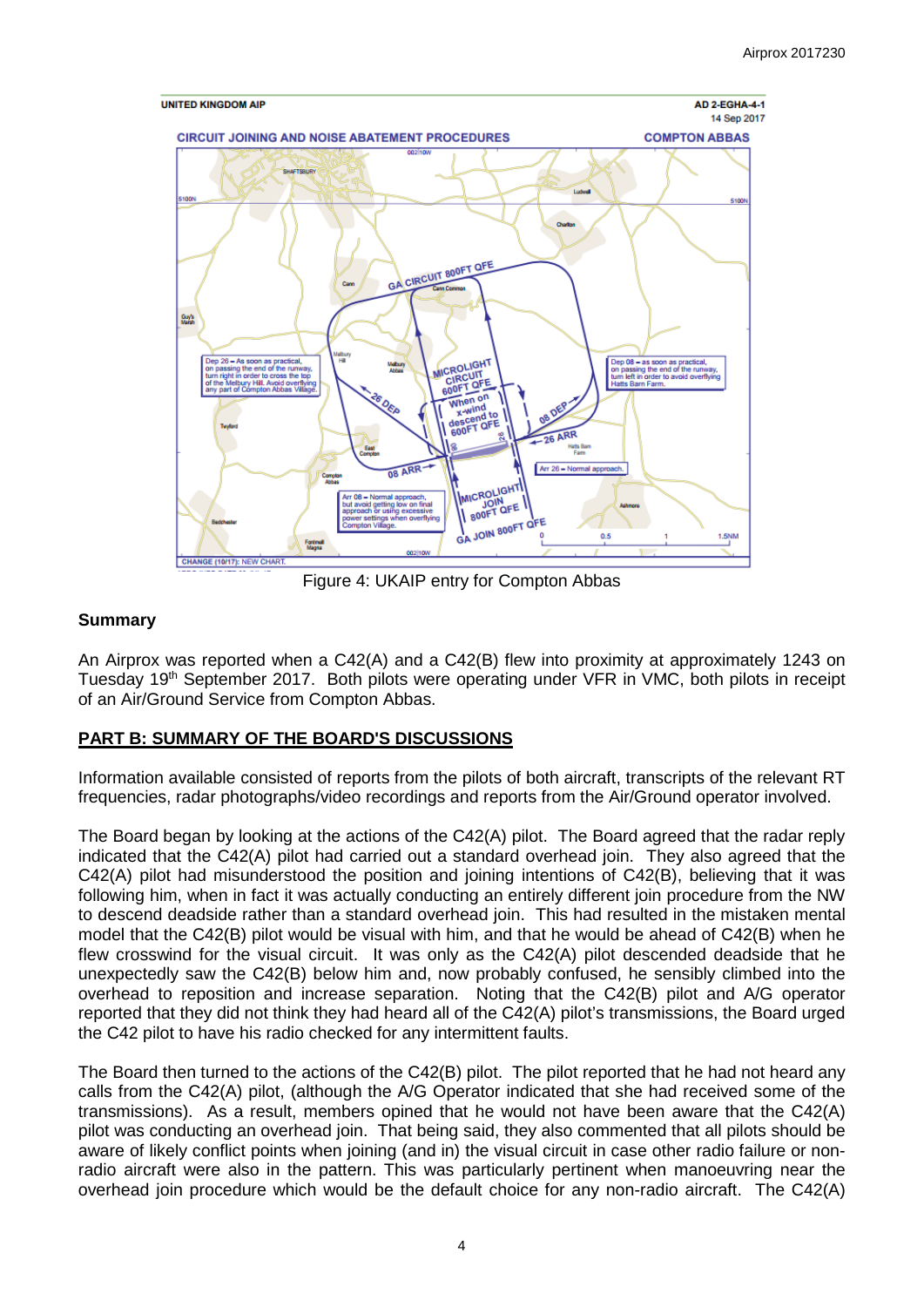was there to be seen, and the C42(B) pilot eventually saw it above him, wherein he descended into the low-level circuit whilst the C42(A) pilot climbed back into the overhead.

The Board then looked at the cause and risk of the Airprox. They opined that the incident had resulted because of a combination of the C42(A) pilot misunderstanding C42(B) pilot's intentions, and the C42(B) pilot not seeing C42(A) descending on the standard overhead join as he himself manoeuvred for his deadside join. In effect, neither pilot had integrated effectively with the other as they carried out their different join procedures, and the Board agreed that this was probably the best description of what had occurred. In agreeing this, the Board thought that it was contributory that some of the C42(A) pilot's transmissions were not received by the C42(B) pilot, although they stressed that this did not absolve either pilot from the need to maintain a robust lookout at all times. Turning to the risk, the Board agreed that, in the end, both pilots had seen each other and had taken timely and effective actions; C42(A) pilot in climbing back to the overhead, and C42(B) pilot in descending and turning to avoid C42(A). As a result, although safety had been degraded, they agreed that there had been no risk of collision and therefore assessed the risk as Category C.

### **PART C: ASSESSMENT OF CAUSE AND RISK**

Cause: Neither pilot integrated with the other during the join.

Contributory Factor(s): Some of the C42(A) pilot's transmissions were not received.

Degree of Risk: C.

Safety Barrier Assessment<sup>[4](#page-4-0)</sup>

In assessing the effectiveness of the safety barriers associated with this incident, the Board concluded that the key factors had been that:

### **ANSP**

**Situational Awareness & Action** was assessed as **not used** because an Air/Ground operator may be used to assist a pilot in making decisions, however, the safe conduct of the flight remains the pilot's responsibility<sup>[5](#page-4-1)</sup>.

### **Flight Crew**

**Regulations, Processes, Procedures, Instructions & Compliance** was assessed as **partially effective** because neither pilot effectively integrated into the visual circuit.

**Situational Awareness & Action** was assessed as **partially effective** because C42(A) pilot misunderstood C42(B) pilot's intentions, and C42(A) pilot's R/T calls were not received by C42(B) pilot, thereby reducing the latter's situational awareness.

**Warning System Operation and Compliance** was assessed as **not present** because neither aircraft was fitted with an electronic warning system.

**See and Avoid** was assessed as **partially effective** because both pilots saw the other aircraft later than ideal and had to carry out avoiding action.

 $\overline{\phantom{a}}$ 

<span id="page-4-0"></span><sup>4</sup> The UK Airprox Board scheme for assessing the Availability, Functionality and Effectiveness of safety barriers can be found on the [UKAB Website.](http://www.airproxboard.org.uk/Learn-more/Airprox-Barrier-Assessment/)

<span id="page-4-1"></span><sup>5</sup> CAP413, Chapter 4, 4.149